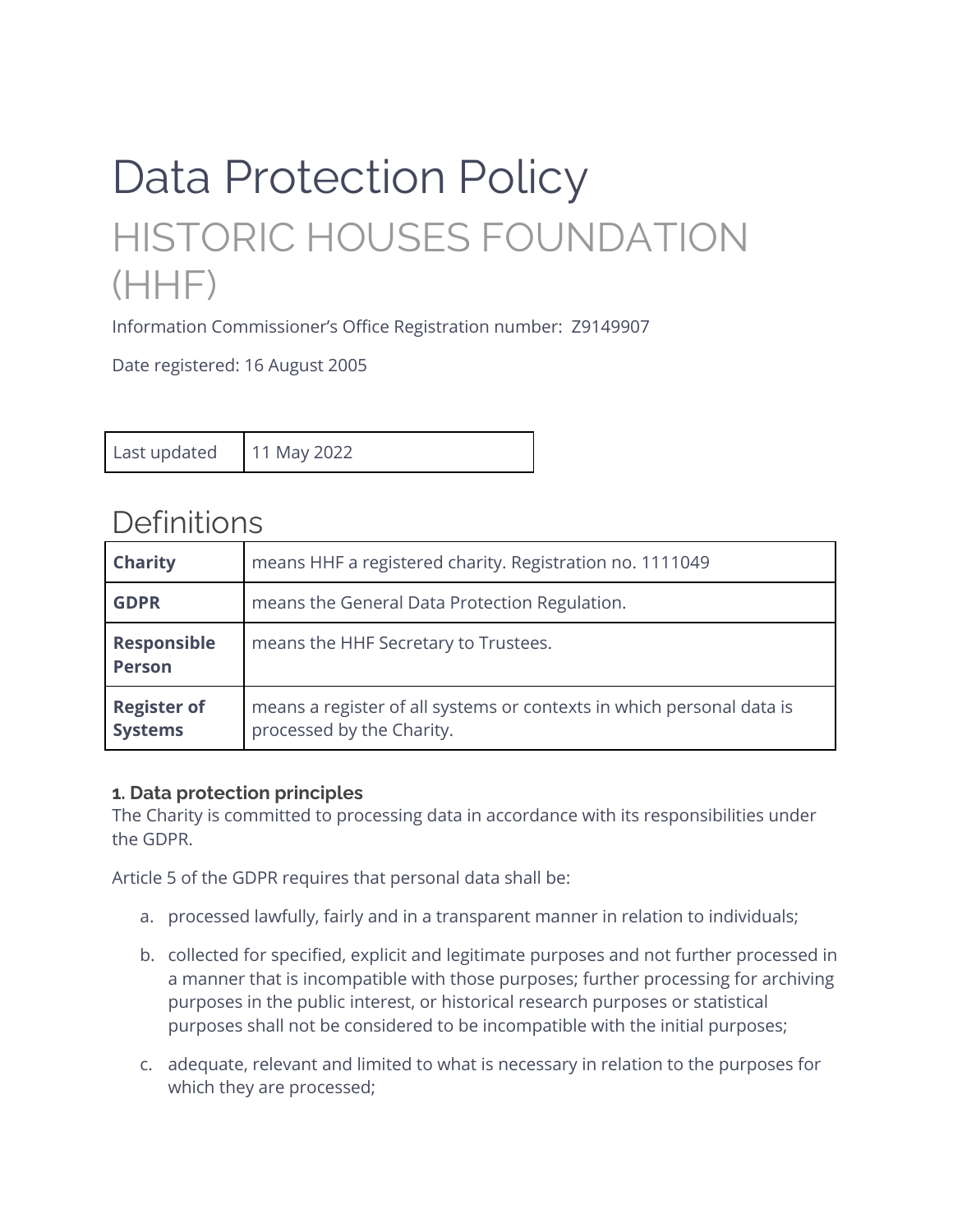- d. accurate and, where necessary, kept up to date; every reasonable step must be taken to ensure that personal data that are inaccurate, having regard to the purposes for which they are processed, are erased or rectified without delay;
- e. kept in a form which permits identification of data subjects for no longer than is necessary for the purposes for which the personal data are processed; personal data may be stored for longer periods insofar as the personal data will be processed solely for archiving purposes in the public interest, or historical research purposes or statistical purposes subject to implementation of the appropriate technical and organisational measures required by the GDPR in order to safeguard the rights and freedoms of individuals; and
- f. processed in a manner that ensures appropriate security of the personal data, including protection against unauthorised or unlawful processing and against accidental loss, destruction or damage, using appropriate technical or organisational measures."

#### **2. General provisions**

- a. This policy applies to all personal data processed by the Charity.
- b. The Responsible Person shall take responsibility for the Charity's ongoing compliance with this policy.
- c. This policy shall be reviewed at least annually.
- d. The Charity shall register with the Information Commissioner's Office as an organisation that processes personal data.

# **3. Lawful, fair and transparent processing**

- a. To ensure its processing of data is lawful, fair and transparent, the Charity shall maintain a Register of Systems.
- b. The Register of Systems shall be reviewed at least annually.
- c. Individuals have the right to access their personal data and any such requests made to the charity shall be dealt with in a timely manner.

#### **4. Lawful purposes**

- a. All data processed by the charity must be done on one of the following lawful bases: consent, contract, legal obligation, vital interests, public task or legitimate interests.
- b. The Charity shall note the appropriate lawful basis in the Register of Systems.
- c. Where consent is relied upon as a lawful basis for processing data, evidence of optin consent shall be kept with the personal data.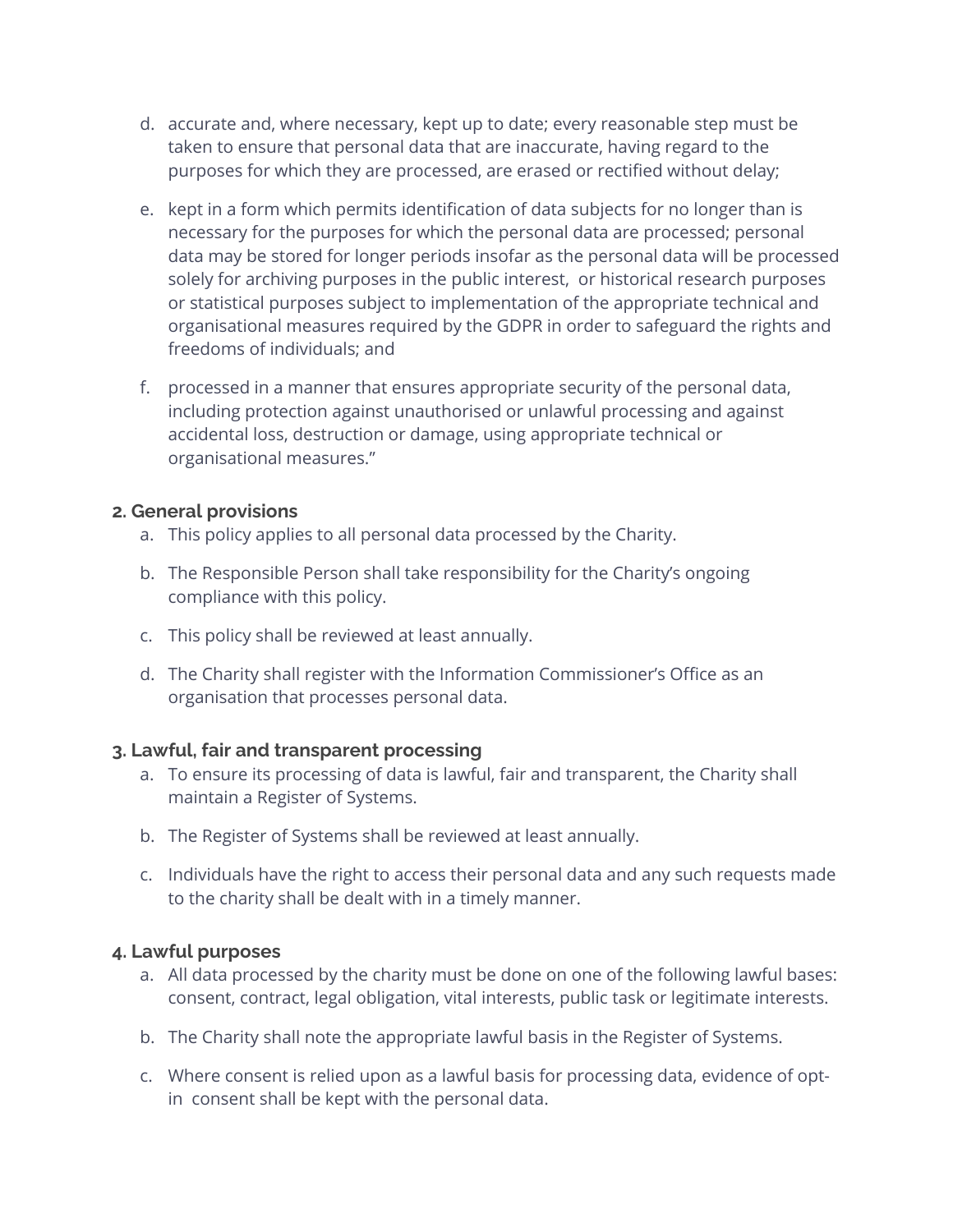Where communications are sent to individuals based on their consent, the option for the individual to revoke their consent should be clearly available and systems should be in place to ensure such revocation is reflected accurately in the Charity's systems.

# **4.1 Information provided for the purposes of administering grants/ training**

If you/your organisation contact us regarding or to apply for a grant, we will collect personal data about you and other people connected to the grant application.

If you provide us with personal data of people who benefit from your project's work it is your responsibility to inform those individuals and if they have any questions about our use of their personal data, you must refer them to this notice.

# **4.2 Using publicly available information for fundraising activities**

The HHF wishes to develop collaborative relationships with donors, influencers, prospective donors and others so that together we can continue, and improve, our support of restoration projects in England and Wales.

To enable us to find and connect with people with a passion for architectural restoration and the interest and ability to support us in new and exciting ways, we may also use the information you provide to us in combination with publicly available information.

The purpose of processing your information in these ways is to help us to determine whether and in what ways you might be interested in getting involved with HHF including assessing how likely it is that you would be interested in donating to us and the level of donation that you may be able to give, as well as to ensure we contact you responsibly in a sensitive way. This enables us to fulfil our legitimate interest of knowing our donors and maximising the impact of our charitable resources, while being mindful of your interests and privacy rights.

We will also only store and use this information for as long as it is relevant for its specified purpose. We will always give you a chance to decline further engagement with our organisation.

To opt out of your information being used for these purposes please contact us at info@historichousesfoundation.org.uk

# **5. Data minimisation**

a. The Charity shall ensure that personal data are adequate, relevant and limited to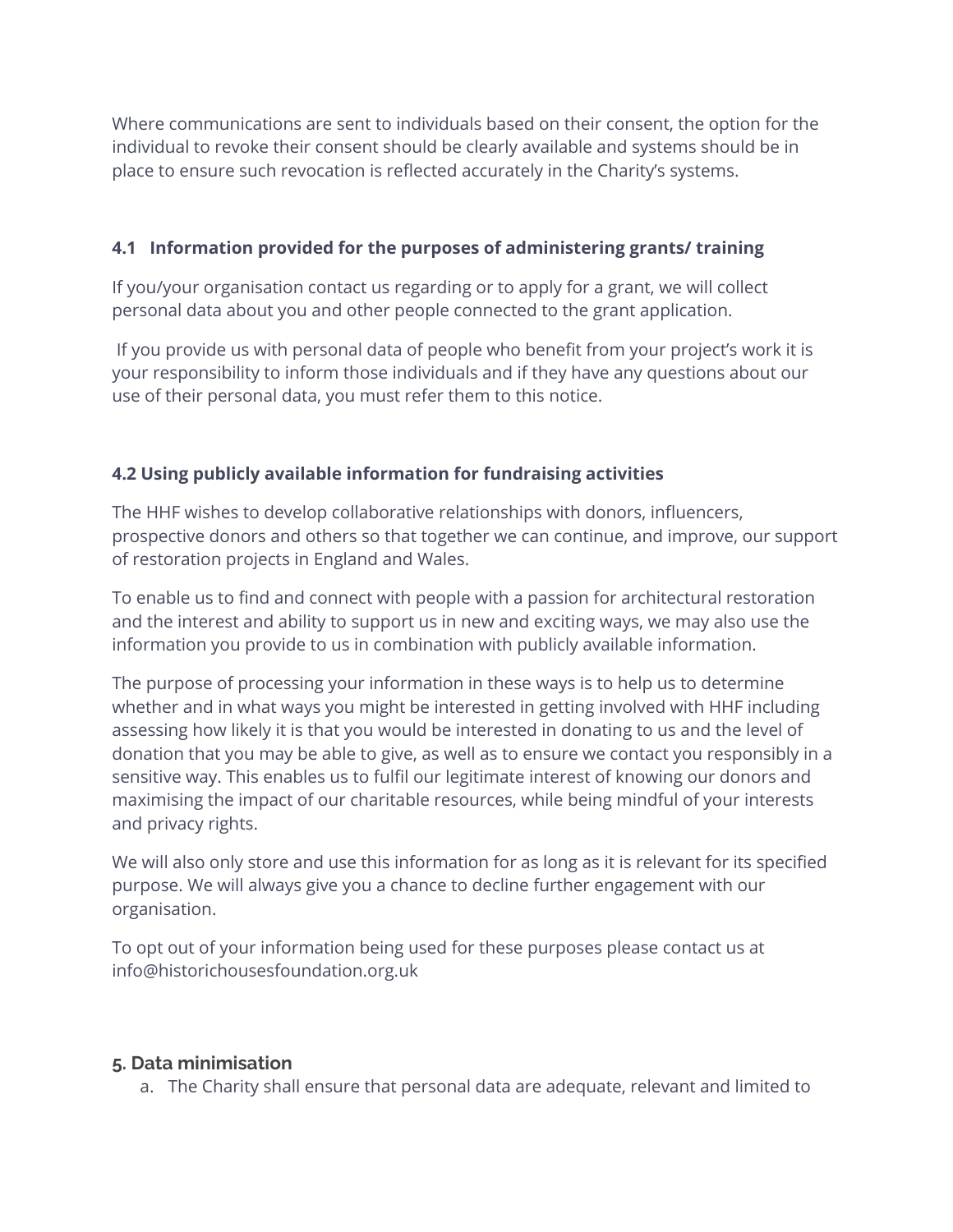what is necessary in relation to the purposes for which they are processed.

#### **6. Accuracy**

- a. The Charity shall take reasonable steps to ensure personal data is accurate.
- b. Where necessary for the lawful basis on which data is processed, steps shall be put in place to ensure that personal data is kept up to date.

#### **7. Archiving / removal**

- a. To ensure that personal data is kept for no longer than necessary, the Charity shall put in place an archiving policy for each area in which personal data is processed and review this process annually.
- b. The archiving policy shall consider what data should/must be retained, for how long, and why.

#### **8. Security**

- a. The Charity shall ensure that personal data is stored securely using modern software that is kept-up-to-date.
- b. Access to personal data shall be limited to personnel who need access and appropriate security should be in place to avoid unauthorised sharing of information.
- c. When personal data is deleted this should be done safely such that the data is irrecoverable.
- d. Appropriate back-up and disaster recovery solutions shall be in place.

#### **9. Breach**

In the event of a breach of security leading to the accidental or unlawful destruction, loss, alteration, unauthorised disclosure of, or access to, personal data, the Charity shall promptly assess the risk to people's rights and freedoms and if appropriate report this breach to the ICO.

# **10. Cookie policy**

Our website uses cookies to distinguish you from other users of our website. This helps us to provide you with a good experience when you browse our website and also allows us to improve our site.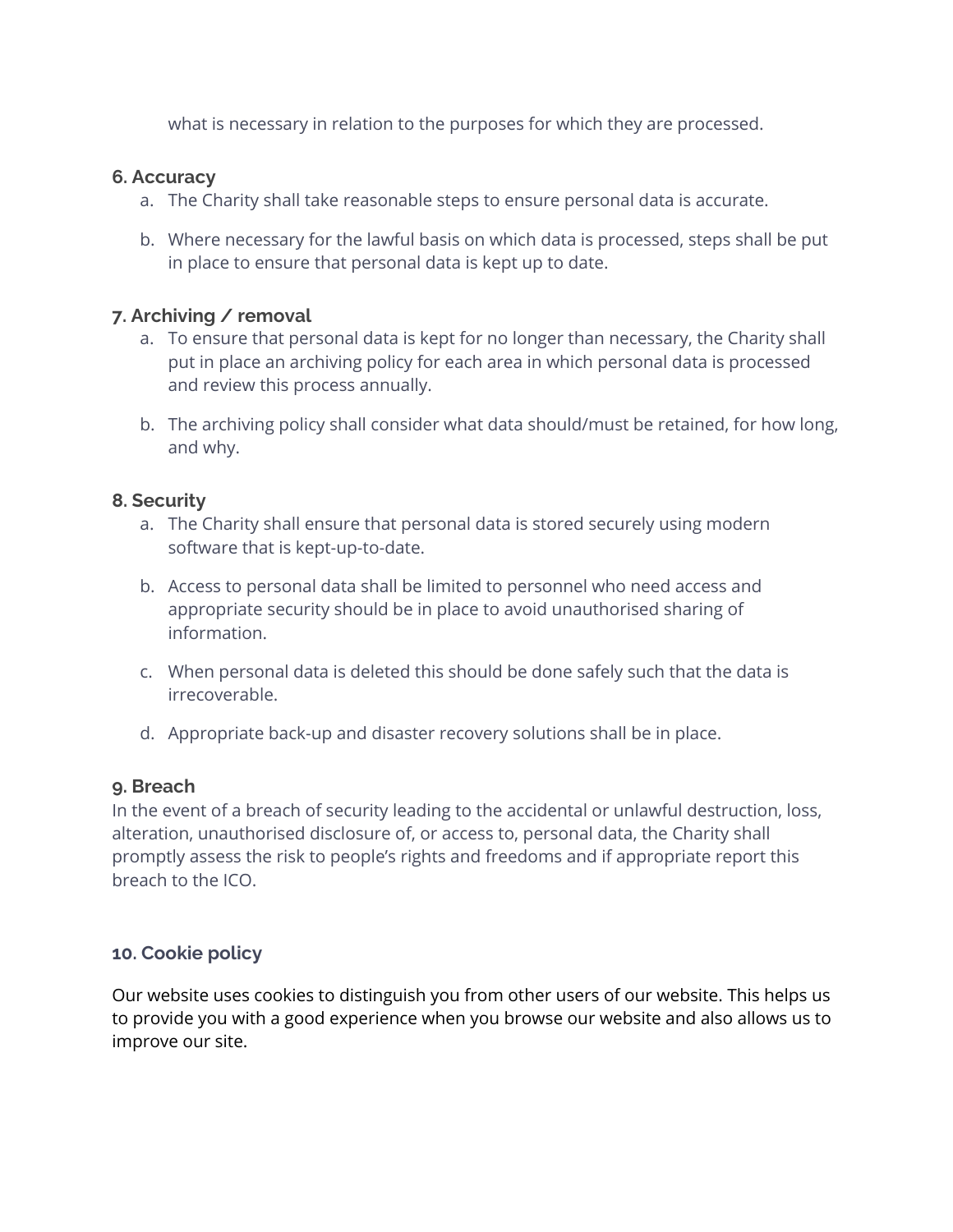Our website is built and hosted by Wix. Wix uses the following essential cookies on their sites.

| <b>Cookie Name</b> | <b>Purpose</b>                                                    | <b>Duration</b> | <b>Cookie Type</b> |
|--------------------|-------------------------------------------------------------------|-----------------|--------------------|
| <b>XSRF-TOKEN</b>  | Used for security reasons                                         | Session         | Essential          |
| hs                 | Used for security reasons                                         | Session         | Essential          |
| svSession          | Used in connection with user login                                | 12 months       | Essential          |
| SSR-caching        | Used to indicate the system from which the<br>site was rendered   | 1 minute        | Essential          |
| _wixCIDX           | Used for system monitoring/debugging                              | 3 months        | Essential          |
| _wix_browser_sess  | Used for system monitoring/debugging                              | Session         | Essential          |
| consent-policy     | Used for cookie banner parameters                                 | 12 months       | Essential          |
| smSession          | Used to identify logged in site members                           | Session         | Essential          |
| $TS*$              | Used for security and anti-fraud reasons                          | Session         | Essential          |
| bSession           | Used for system effectiveness<br>measurement                      | 30 minutes      | Essential          |
| fedops.logger.X    | Used for stability/effectiveness<br>measurement                   | 12 months       | Essential          |
| wixLanguage        | Used on multilingual websites to save user<br>language preference | 12 months       | Functional         |

In common with many other websites we use Google Analytics. Google Analytics stores information about what pages you visit, how long you are on the site, how you got here and what you click on. This information helps us in better understanding what sort of information we should put on our website. We do not collect or store your personal information (e.g. your name or address), just the IP (Internet Protocol) number of your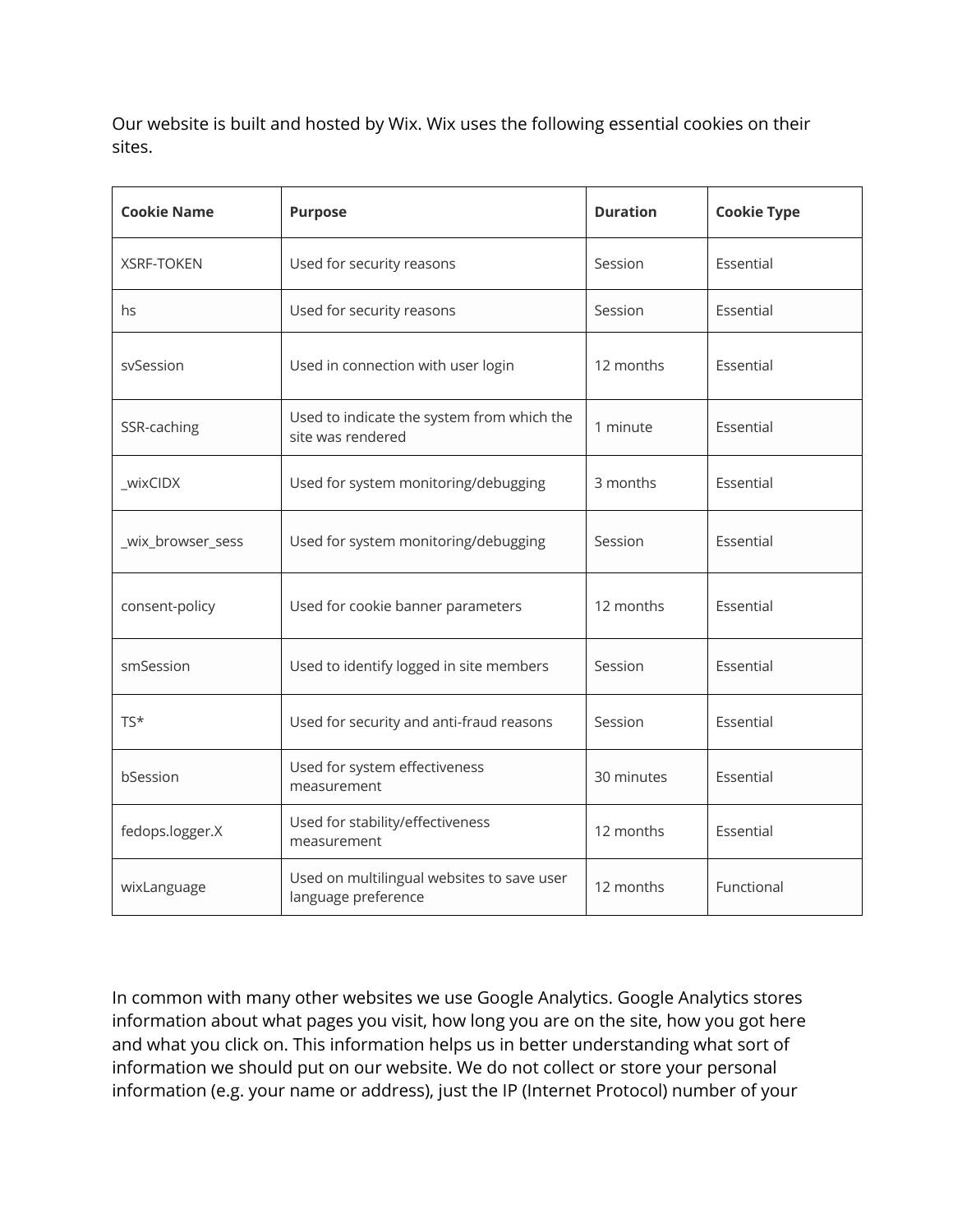computer, so this information cannot be used to identify who you are. We do not allow Google to use or share our analytics data.

The following cookies are set by Google Analytics:

Name Typical Content Expiry \_utma - randomly generated number - 2 years \_utmb - randomly generated number - 30 minutes \_utmc - randomly generated number - when you close your browser \_utmx - randomly generated number - 2 years \_utmxx - randomly generated number - 2 years

\_utmz - randomly generated number and information on how the site was reached (e.g. direct or via a link, organic search or paid search) - 6 months

If you do not wish to accept cookies on to your computer you can disable them by adjusting the settings on your browser. However this may make some aspects of our website, and other websites, harder to use and in some cases may mean you are unable to use certain sections. For more information about Google Analytics visit the Google Analytics website.

# **Links to third party websites**

This Privacy Policy applies solely to the personal data collected by the Charity and does not apply to third party websites and services that are not under our control. We cannot be held responsible for the privacy policies of third party websites and we advise users to read the privacy policies of other websites before registering any personal data.

#### **Securing your personal data**

We recognise that many people have concerns about providing personal information online and we work hard to ensure that your data is kept safely and securely at all times. These are the measures that we take to secure your information whilst using our webbased services.

- We use encryption both when your information is moving to or from our web services and also whilst your information is held by us.